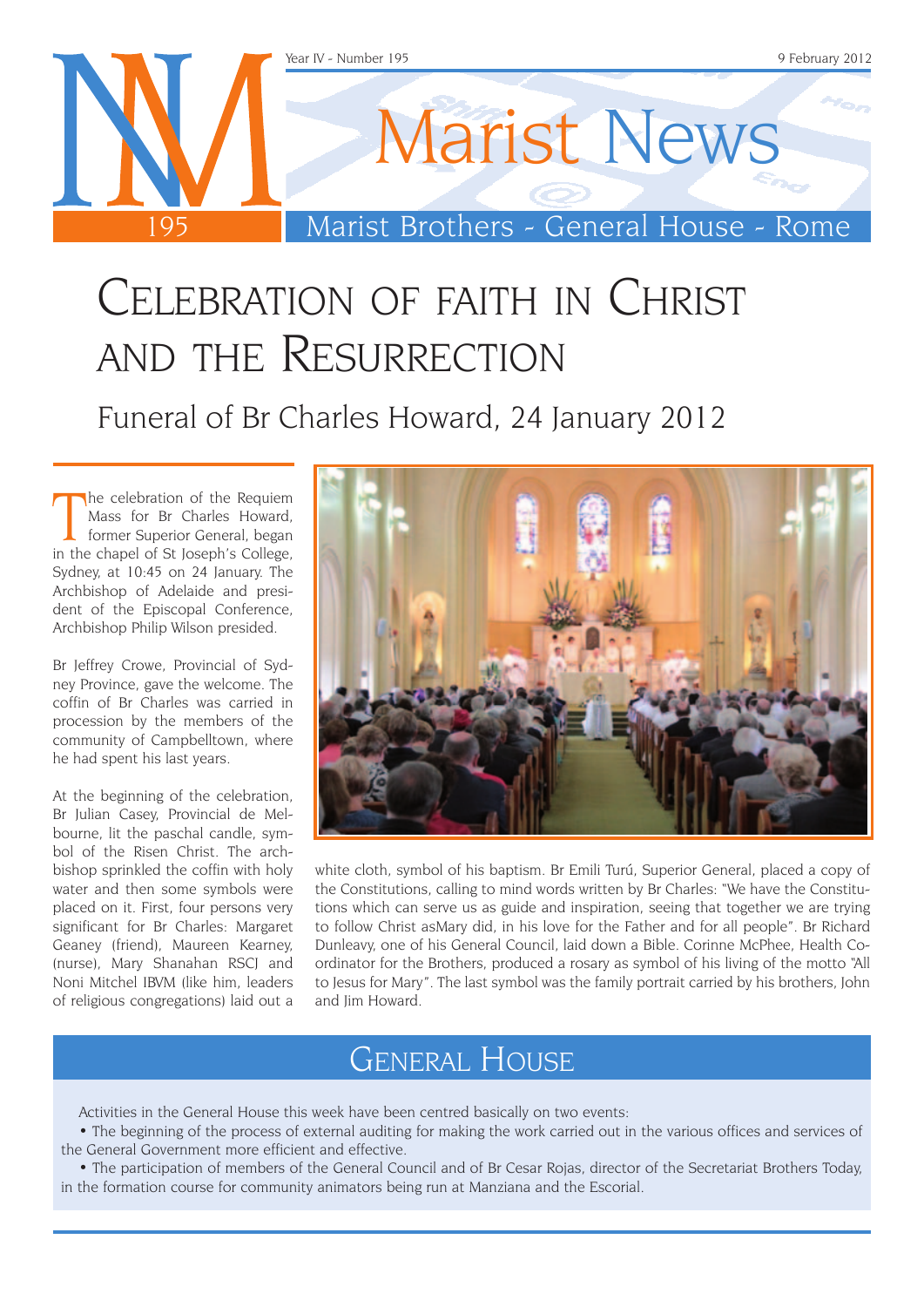Br Séan Sammon, on behalf of the Brothers, and Clare Howard, Br Charles' niece, gave moving eulogies, recalling positive and relevant aspects of his life. Archbishop Wilson, his former student, shared some personal aspects and made some very appropriate comments on the Gospel.

The prayers of the faithful came from persons close to him: Sr Gail Reneker, former Superior General of the Marist Sisters, Br Desmond Murphy, for the Marist Brothers, Tricia Bainbridge, his cousin; Ross Tarlington, current Director of St Joseph's College, and Br Marius Woulfe, of the same profession group.

Other persons linked to Br Charles took part in the offertory proces-

sion: another two cousins, Maureen and Denise Howard, and Kadiatu Bangura and Remi Tirang, friends of the family.

The Magnificat was sung in thanksgiving after communion, and the Sub



Tuum, a traditional Marist canticle, at the end to accompany his mortal remains. The coffin was accompanied by his family to the exterior door and then by students of the college following the college tradition for deceased Brothers associated with St Joseph's. The province had prepared a booklet with a brief biography of Br Charles and some testimonies, and this was distributed to all in attendance.

Lastly, some Brothers and family members accompanied the remains to the crematorium. Br Jeffrey Crowe, Provincial, spoke some words, Br Séan Sammon read article 38 of the Constitutions, "With Mary of the Fiat", and Br Emili Turú said the final prayer.

The first Glorious Mystery of the Rosary, the Resurrection was then recited, and concluded as traditionally with the singing of the Salve Regina.

May Br Charles already live the glory of the Resurrection, with Mary, St Marcellin, our Marist saints and martyrs, and the saints of his family!

In our site you can read the eulogies, see photos and also the video of the mass.

## www.fmsi-onlus.org

### New updating of the FMSI site

The beginning of 2011 with new graph-<br>the beginning of 2011 with new graphor a few days the FMSI site has also been online in French and Portuguese. The site, launched at ics and new content in three languages: English, Spanish and Italian, can be accessed by all the world. The idea of adding the French and Portuguese versions responds to the desire to cover all four languages of the Marist Institute and connect with a wider public. This improvement to the site has been made possible by the translation service of the General Administration,

which places its competence and spirit of collaboration at the service of FMSI.

If you wish to become more familiar with FMSI, go to the site www.fmsionlus.org. Here you will find information about the Foundation's mission, objectives and staff, but especially its concrete activities, such as the solidarity projects FMSI supports all over the world, and the work it undertakes with the United Nations in Geneva, in promoting and defending the rights of minors.

#### **FMSI News**

The newsletter will be monthly; it will be published in 5 languages and will be sent in PDF format by e-mail.

With this publication, FMSI aims at reaching in a more comprehensive way its contacts: partners, collaborators, donors and friends and to keep updated even those who do not regularly access the Foundation's website. For them FMSI intends to come up with a selection of the news on its website. Subscribe to FMSI News in

www.fmsi-onlus.org

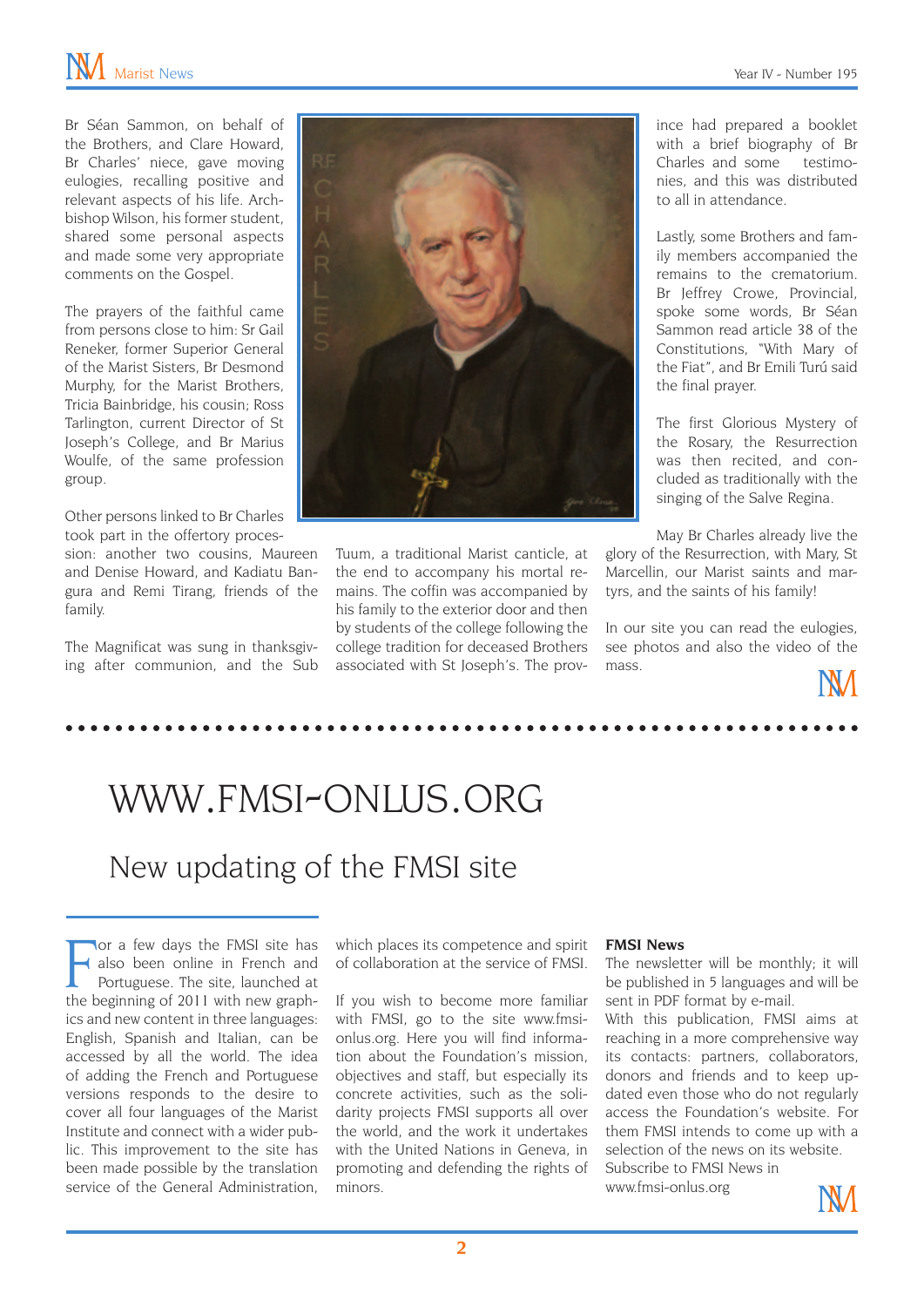## New Australian Marist Province One hundred and eighty Marist Brothers gathered

in Hunters Hill

The hundred and eighty Marist Brothers from across<br>Australia gathered at St Joseph's College, Hunters<br>Hill, last week to discuss their future as they move<br>towards forming a single new province in December this Australia gathered at St Joseph's College, Hunters Hill, last week to discuss their future as they move towards forming a single new province in December this year. There are currently 170 Marist Brothers in the Sydney province, which stretches from Cairns to Canberra, and 80 in the Melbourne Province, which covers the rest of Australia.

In forming one province, the Brothers will look to spread the administration across Sydney, Melbourne and Brisbane.

Sydney Provincial Br Jeff Crowe said coming together as one province was the "natural step going forward" into the 21st century.

"There are many aspects of our life as Brothers in Australia that are common," he said. "In some ways it has been a natural progression being Brothers together in the one country. "Of course, there are the practical things of ministries, especially schools and education systems, where the national character is becoming so significant.

"So that's a step forward.

"Also in some ways the heritage that we have at the moment of two provinces does not recognise the way in which the lay people who are very much associated with us just see themselves as Australian, and that's their natural identity.

"We have been doing lots of things together for many years, and so, in terms of common vision and a common sense of purpose within the country, it's the right time also for taking this step."

He continued: "We don't regard this simply as a merger, and then a competition in the sense as to which system of the past will win out over any other system. We want to build up a new province, exploiting the possibilities of a fresh start.

"We do have some younger people who are joining us as Brothers, and we also have lots of other lay Marist people whose lives are very much caught up with ours, who are intending a future as Marists.

"And so providing well for their future and vitality is crucial as we go forward."

Br Jeff said the Brothers have targeted three key dimensions which will form the basis of the direction of the new province.

"Firstly, how we want to live together as Brothers and be Brothers as consecrated men in Australia," he said.

"Secondly how we want to continue to grow in our relationship with lay people in terms of sharing charism and spirituality, and sharing responsibility for ministry decisions with lay people.

"And, thirdly, how we continue to ensure good initiatives for kids who are doing it tough in various circumstances."

He added: "We have lots of current commitments across the country. We are responsible either ourselves directly or in joint governance or on behalf of dioceses for more than 50 schools throughout the country, and we have quite a big welfare network which we call Marist Youth Care which is centred in western Sydney."

Br Jeff said joining the Brothers is an attractive option for young men, a life based on simplicity, fidelity and service.

"In times past we had groups of 30 young men joining up at any one time," he said. "Now they're coming in there ones and twos, but we're happy and full of admiration for these young men.

"Being a Brother enables you to be in ministry, in our case, particularly with young people. It's a very privileged and sacred relationship."